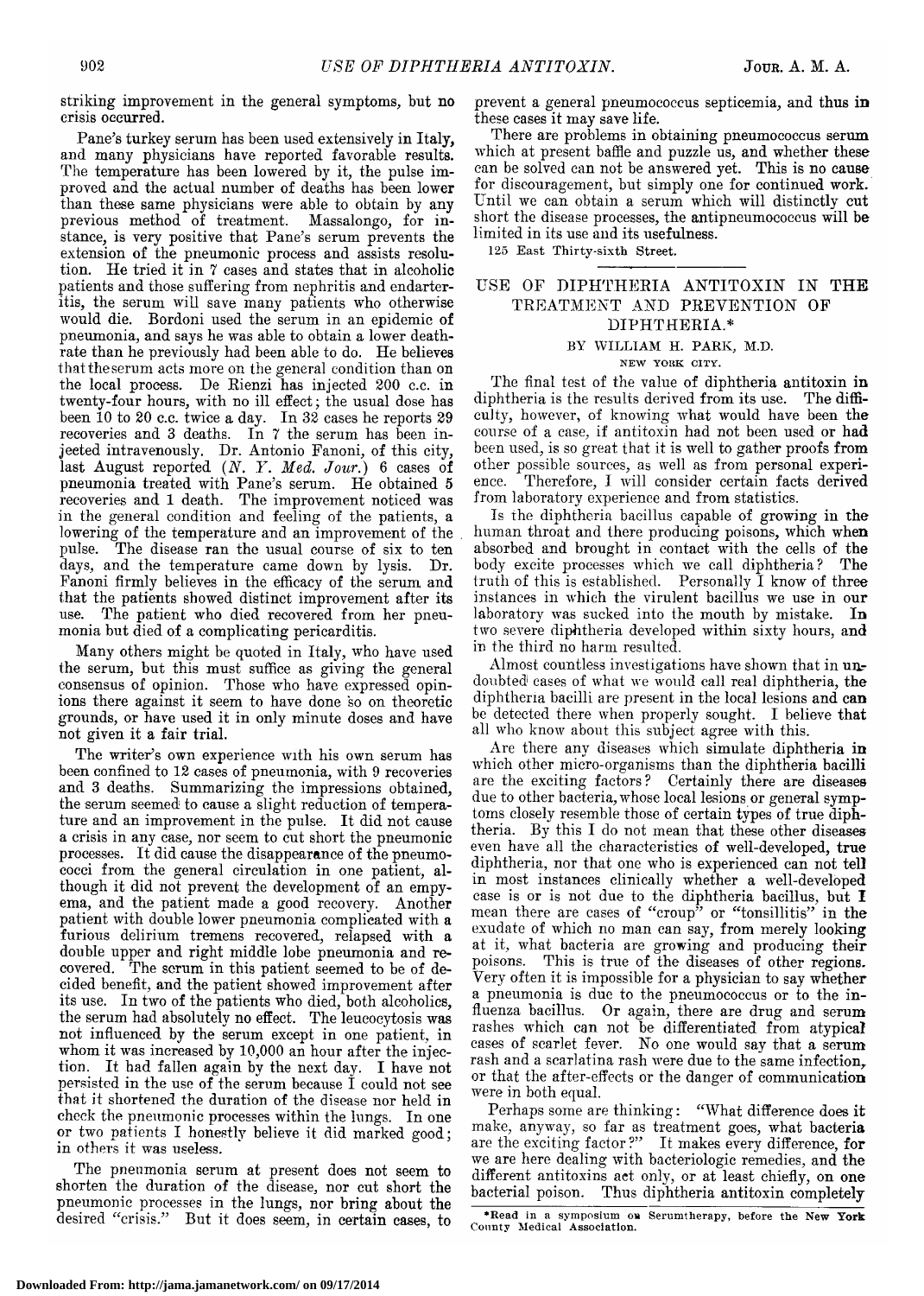neutralizes the poisons produced by diphtheria bacilli, and so far as we know those only.

Let us dwell <sup>a</sup> moment on the action of diphtheria antitoxin on the diphtheria toxins. When <sup>a</sup> minute quantity of diphtheria antitoxin is mixed with <sup>a</sup> large amount of toxin, it neutralizes the poison completely in about twenty minutes, so that the mixture, when injected in an animal, is an inert substance. Recent investigation seems to prove that the antitoxin acts in the body also on the diphtheria poison. We see, therefore, why we have to inject the antitoxin early in the disease, for its action is to render harmless the toxin circulation in the blood, but not to cure nor even help the injuries already suffered by the cells.

One other bacteriologic fact must be noted before considering the practical results of the use of antitoxin. The body at the same time may be invaded by more than one micro-organism. Clinically, we all recognize that Less clearly, probably, we recognize that an otitis media, a pneumonia or <sup>a</sup> septicemia occurring in the course of diphtheria is usually really just as much, as in the example just given, the addition of one or more diseases to one already existing, i. e., in bacteriologic language, an invasion of the body by more than one variety of bacteria at the same time. Now, against the poisons of these other micro-organisms the diphtheria antitoxin is helpless. This is another reason for using it early, as these secondary pneumonias and septicemias come as <sup>a</sup> rule only when the diphtheria poisons have paved the way by their cell injuries. Of those who feel that the advocates of the diphtheria antitoxin treatment mislead themselves by their desires, I would ask why it should be that we believe so strongly in the value of diphtheria antitoxin and yet at the same time believe that no other protective serum has shown great value? Is it not because the evidence of years in diphtheria is for the serum treatment, while in other diseases the evidence is for the serum being of either little or no appreciable value. In diphtheria everything is favorable, for we have <sup>a</sup> strong antitoxin and we can diagnose the disease before constitutional poisoning has developed. In tetanus we have an equally strong antitoxin, though we can not make our diagnosis on the appearance of the wound, but only after develop-<br>ment of general symptoms due to the cell poisoning.

Let us now turn to a few statistics, which I shall give as fairly as I can:

TOTAL NUMBER OF DEATHS FROM DIPHTHERIA FOR THE PAST <sup>20</sup> YEARS IN NEW YORK CITY (MANHATTAN

AND BRONX BOROUGHS) .

A study of diphtheria statistics in New York will show that the actual number of deaths from diphtheria before <sup>1895</sup> did not vary much for <sup>a</sup> number of years. The influence of the increase in population was counteracted by our better knowledge of how to handle the dis-About every sixth year the deaths would mount to 3000, and then diminish gradually to about 2000. Thus for the fifteen years previous to the introduction of the use of antitoxin, the average number of deaths per year from diphtheria and croup was 2373; highest number 3287 (1881), lowest 1653 (1883). In the year previous to the beginning of the use of antitoxin (1894) the deaths were 2870. In the past four years, during which antitoxin has been quite generally used, the deaths have averaged 1341 <sup>a</sup> year, more than 1000 less than the average of the previous fifteen years. During the past two years the average deaths number 1005, or <sup>600</sup> less than the smallest number in any year since 1880.

Tn Boston, Dr. McCullum has informed me, previous

to <sup>1894</sup> there died yearly, from diphtheria, from <sup>15</sup> to <sup>18</sup> persons in every 10,000 inhabitants. In the past four years the average number has been  $\frac{7}{7}$ , and in the past two years less than  $4 \left( 3.6 \right)$ .

The great reduction in the number of deaths from diphtheria in almost every place in the world since the general introduction of the antitoxin treatment may not be entirely due to the effects of the diphtheria antitoxin, but certainly the fact is so striking that it rightly tends to make us believe that <sup>a</sup> large portion at least of this saving of life is due to its use.

Let us turn <sup>a</sup> moment now to consider the results in cases actually treated with antitoxin. We will first take up cases of diphtheria among the poor of New York, injected with free antitoxin by department of health inspectors and by physicians, from  $\tilde{J}$ an. 1, 1898, to Jan. 1, 1900. The total number amounted to 2528, of which The total number amounted to 2528, of which <sup>302</sup> died, <sup>a</sup> mortality of 11.9 per cent. All of these had diphtheria (clinically) and all showed diphtheria bacilli in the cultures made. Considering the nature of the cases I believe that without antitoxin the mortality would have been at least doubled. Of these 2528 cases, there were <sup>802</sup> in which the larynx was affected; <sup>185</sup> died, <sup>a</sup> mortality of <sup>23</sup> per cent.; <sup>191</sup> were intubated and <sup>69</sup> of these died, <sup>a</sup> mortality of 36.1 per cent., certainly not <sup>a</sup> bad result when you consider the conditions; <sup>70</sup> per cent, of the 2528 patients were under <sup>5</sup> years of age.

One word as to the important point of the day of disease on which treatment was begun: Of <sup>319</sup> injected on the first day, <sup>13</sup> died, <sup>a</sup> mortality of <sup>4</sup> per cent.; <sup>850</sup> were injected on the second day, and <sup>57</sup> died, <sup>a</sup> mortality of 6.7 per cent.; <sup>573</sup> were injected on the third day, with <sup>a</sup> mortality of 12 per cent. The value of the early injection is apparent. These figures, as before stated, inelude all cases injected; some died within <sup>a</sup> few hours of being seen, the antitoxin only being administered because the physicians desired it. Many had complicating diseases, e. g., <sup>25</sup> had scarlet fever.

IMMUNIZATION WITH DIPHTHERIA ANTITOXIN.

The department of health inspectors immunized, from Jan. 1, 1895, to Jan. 1, 1900, 6506 cases, of which 28 developed evidences of diphtheria within twenty-four hours; all recovered. After twenty-four hours and within thirty days, <sup>27</sup> cases of uncomplicated diphtheria developed, and all these recovered. The only one of these patients dying within one month was one with scarlet fever and diphtheria, who died on the second day of illness. We have, therefore, among 6506 persons, mostly children and mostly exposed directly to diphtheria, no fatal cases of diphtheria developing within thirty days, with the exception of the one having scarlet fever.

About <sup>3</sup> per cent, of the persons injected showed rashes, and about .5 of <sup>1</sup> per cent, more or less febrile disturbance. In several the symptoms were quite distressing for from twenty-four to seventy-two hours, but in no case, however, did any permanent injury, so far as we could detect, result. For the use of the above statistics I wish to thank Drs. Biggs and Billings.

The high mortalty at the Willard Parker Hospital is due to the condition of the children sent there.  $\tilde{A}$  great many come there late in the disease, when septic or exhausted from prolonged obstruction to their breathing. These are unsuitable for any treatment, especially for that of antitoxin, which must be given early to exert its beneficial effects.

In Boston, where the hospital is centrally situated, insteadofregardingit as <sup>a</sup> last resort the people endeavor to gain entrance to it. so that last year more than one